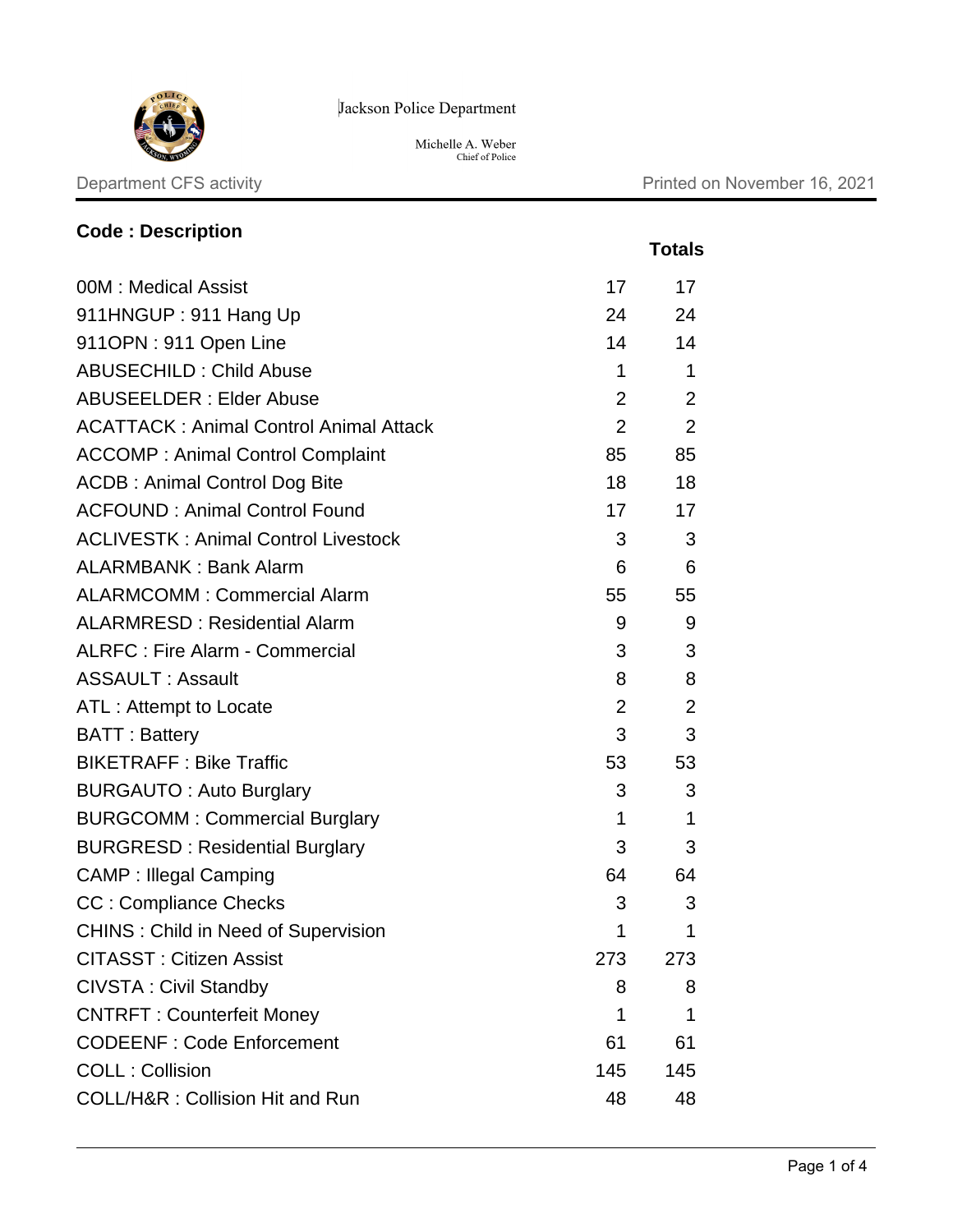## **Code : Description**

 **Totals**

| COLL/INJ: Collision with Injury                        | 10              | 10             |
|--------------------------------------------------------|-----------------|----------------|
| DEATH: Death                                           | 1               | -1             |
| <b>DESTPROP: Destruction of Property</b>               | 21              | 21             |
| <b>DISTURB: Disturbance</b>                            | 88              | 88             |
| <b>DISTURBNOISE: Noise Disturbance</b>                 | 64              | 64             |
| <b>DRIVCOMP: Driving Complaint</b>                     | 67              | 67             |
| <b>DRUGS: Drugs</b>                                    | $\overline{2}$  | 2              |
| <b>DUI: Driving Under Influence</b>                    | $\mathbf 1$     | $\mathbf{1}$   |
| DVD : Domestic Dispute (Verbal)                        | 12 <sub>2</sub> | 12             |
| DVP : Domestic Violence (Physical)                     | 3               | 3              |
| <b>FALSEID: False Identification</b>                   | 39              | 39             |
| FIGHT: Fight                                           | 11              | 11             |
| <b>FIREINV : Investigate Fire</b>                      | $\overline{2}$  | 2              |
| <b>FIRESTRU: Structure Fire</b>                        | 1               | $\mathbf 1$    |
| <b>FIREWRKS: Fireworks</b>                             | 3               | 3              |
| FOLLOWUP : Follow Up PATROL Investigation              | 170             | 170            |
| FRAUD: Fraud                                           | 21              | 21             |
| <b>HARASS: Harassment</b>                              | $\overline{2}$  | 2              |
| <b>INDEXPOS: Indecent Exposure</b>                     | $\overline{2}$  | 2              |
| <b>INFOAGNCY: Other Agency Information</b>             | 1               | 1              |
| <b>INFOCOMM: Communications Center Information</b>     | 3               | 3              |
| <b>INFOONLY: Information Only</b>                      | 9               | 9              |
| <b>INTOXPED: Intoxicated Pedestrian</b>                | 1               | $\mathbf 1$    |
| <b>INVEST: Follow Up for INVESTIGATIONS</b>            | 7               | 7              |
| LITTER : Littering                                     | $\overline{2}$  | $\overline{2}$ |
| <b>MALMIS: Malicious Mischief</b>                      | 9               | 9              |
| MUI : Minor Under Influence                            | 3               | 3              |
| <b>OAA: Outside Agency Assist</b>                      | 4               | 4              |
| <b>OAATCSO: Outside Agency Assist TCSO</b>             | 1               | 1              |
| <b>OAAWHP: Outside Agency Assist WY Highway Patrol</b> | 5               | 5              |
| <b>OPEN: Unsecure Building</b>                         | 4               | 4              |
| <b>ORDERVPROB: Probation Order Violation</b>           | 1               | 1              |
| <b>ORDERVPROT: Protection Order Violation</b>          | 1               | 1              |
| <b>PARKCOMP: Parking Complaint</b>                     | 232             | 232            |
| <b>PARK: Parking Rounds</b>                            | 73              | 73             |
|                                                        |                 |                |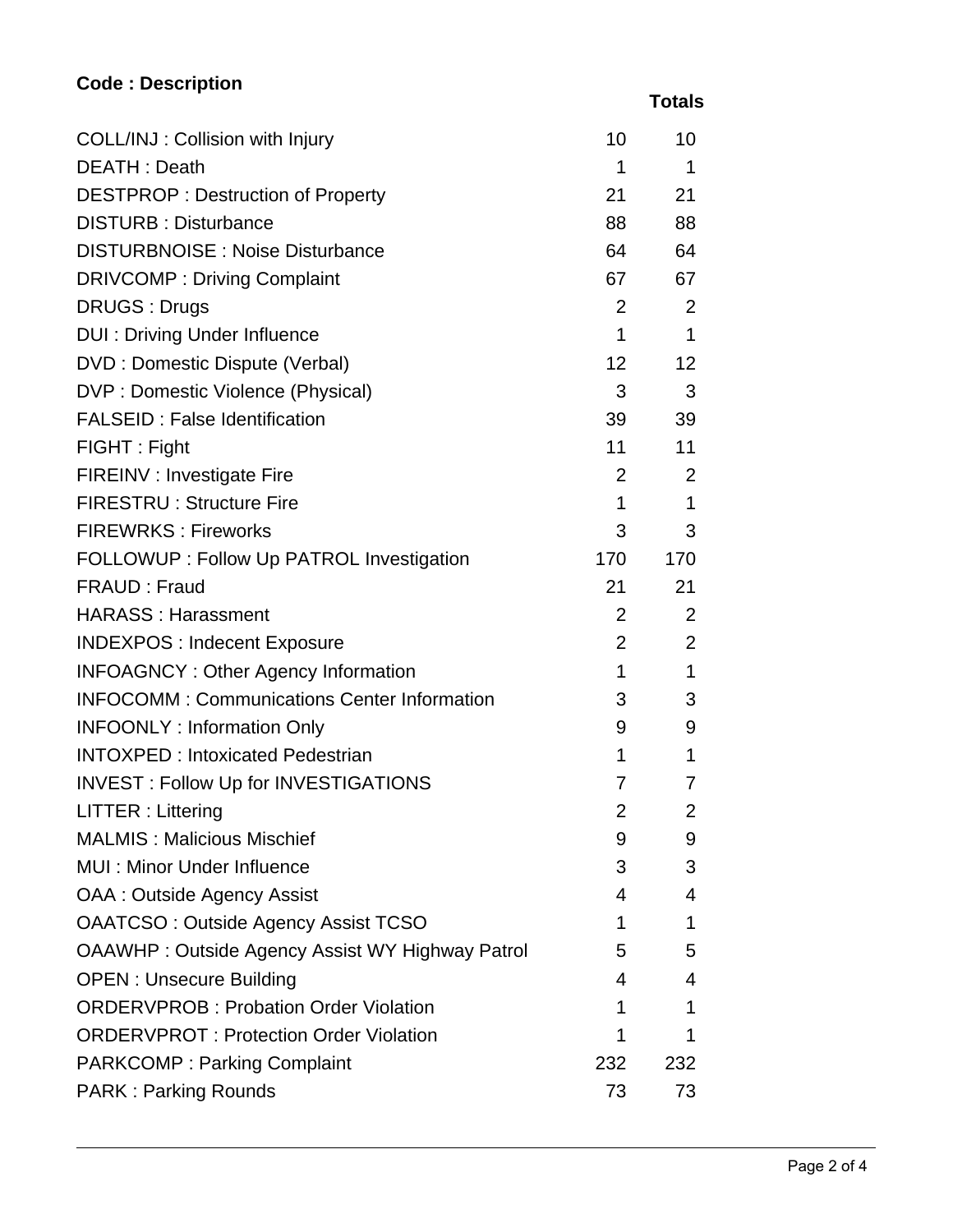## **Code : Description**

| <b>PARKVIOL: Parking Violation</b>                  | 107             | 107             |
|-----------------------------------------------------|-----------------|-----------------|
| <b>PATCK: Patrol Check</b>                          | 11              | 11              |
| <b>PERMISS: Missing Person</b>                      | 8               | 8               |
| <b>PERSTOP: Pedestrian Stop</b>                     | $\overline{2}$  | 2               |
| <b>PERSUSP: Suspicious Person</b>                   | 61              | 61              |
| <b>PHANDLE: Panhandling</b>                         | 3               | 3               |
| PHONEANNOY: Annoying Phone Calls                    | $\mathbf{1}$    | $\mathbf 1$     |
| PI: Public Intoxication                             | 46              | 46              |
| <b>PROPFND: Found Property</b>                      | 92              | 92              |
| <b>PROPLOST: Lost Property</b>                      | 19              | 19              |
| <b>RECK: Reckless Driving</b>                       | $5\overline{)}$ | 5               |
| <b>REDDI: Report Every Drunk Driver Immediately</b> | 31              | 31              |
| <b>REGVIOL: Registration Violation</b>              | $\overline{7}$  | 7               |
| <b>ROBBERY: Robbery</b>                             | $\mathbf{1}$    | $\mathbf 1$     |
| <b>RUNAWAY: Runaway</b>                             | 2               | 2               |
| <b>SARTRAINING: Search and Rescue Training</b>      | $\mathbf{1}$    | 1               |
| <b>SEXASLT: Sexual Assault</b>                      | $\overline{4}$  | 4               |
| <b>SHOPLIFT: Shoplifting</b>                        | $\overline{2}$  | 2               |
| <b>SPECIAL: Special Assignment</b>                  | 12              | 12 <sup>2</sup> |
| <b>STALKING: Stalking</b>                           | 1               | $\mathbf 1$     |
| <b>SUICIDSUB: Suicidal Subject</b>                  | 3               | 3               |
| <b>SUSCIR: Suspicious Circumstances</b>             | 123             | 123             |
| <b>TEST: Test Event</b>                             | $\overline{2}$  | 2               |
| <b>THAZ: Traffic Hazard</b>                         | 18              | 18              |
| <b>THEFTSERV: Theft of Services</b>                 | $\overline{2}$  | 2               |
| THEFT: Theft                                        | 48              | 48              |
| <b>THREATS: Threats</b>                             | 9               | 9               |
| <b>TRANSPORT: Transport Prisoner</b>                | 1               | 1               |
| <b>TRESPASS: Trespass</b>                           | 47              | 47              |
| <b>TSTOP: Traffic Stop</b>                          | 797             | 797             |
| <b>VEHABND: Abandoned Vehicle</b>                   | 37              | 37              |
| <b>VEHASST: Motorist Assist</b>                     | 48              | 48              |
| <b>VEHINFO: Vehicle Information</b>                 | 6               | 6               |
| <b>VEHSTLN: Stolen Vehicle</b>                      | 7               | 7               |
| <b>VEHSUSP: Suspicious Vehicle</b>                  | 32              | 32              |